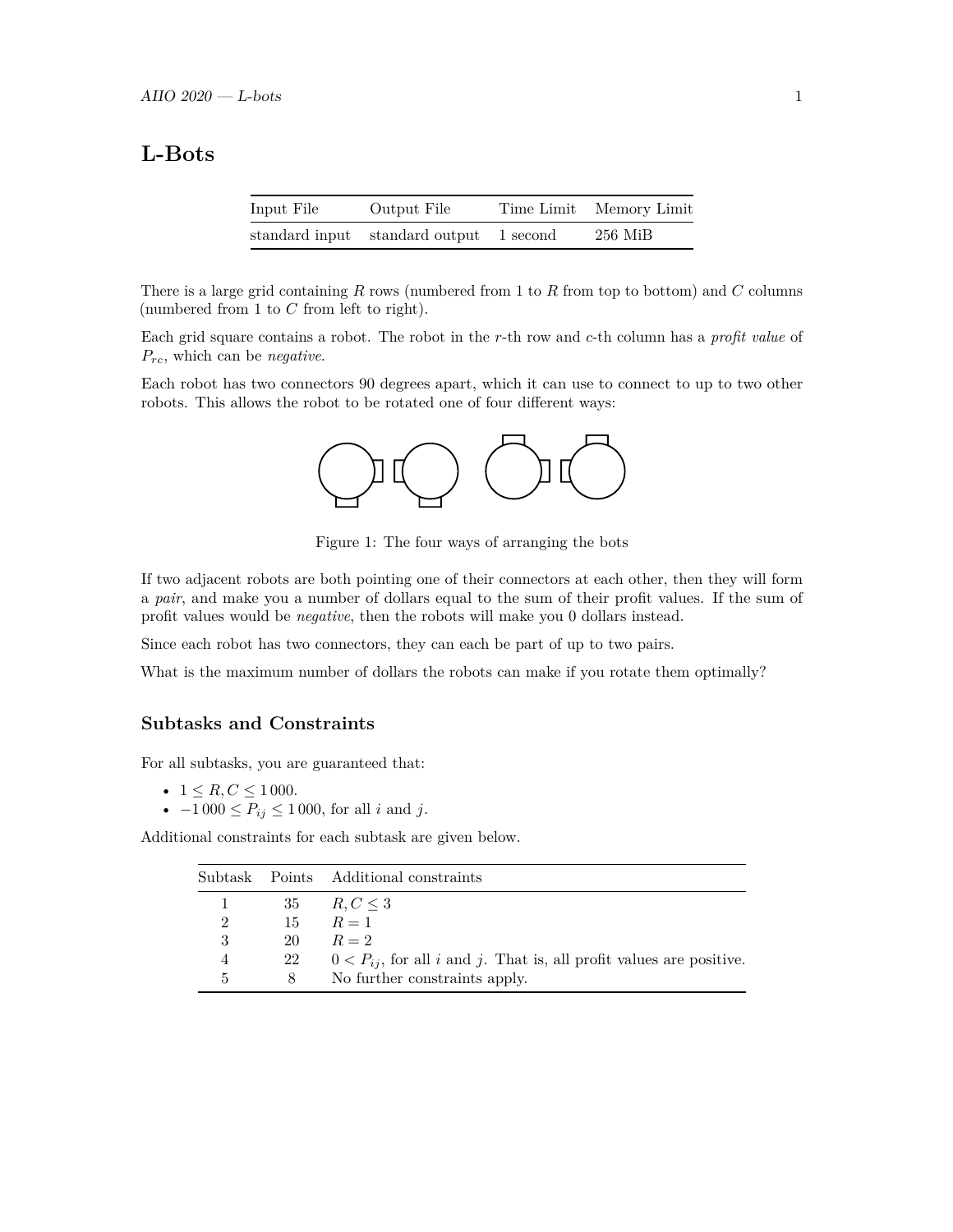### **Input**

- The first line of input contains the two integers, *R* and *C*.
- Then *R* lines follow, containing *C* integers each. On the *r*-th line, the *c*-th integer is  $P_{rc}$ .

### **Output**

The output should contain a single integer: the maximum number of dollars you can make.

## **Sample Input 1**

1 7 15 -5 100 -40 10 10 10

#### **Sample Output 1**

115

#### **Sample Input 2**

2 2 100 100 100 100

### **Sample Output 2**

800

# **Sample Input 3**

3 3  $-10$  4  $-10$ 3 1 -10 6 2 8

## **Sample Output 3**

28